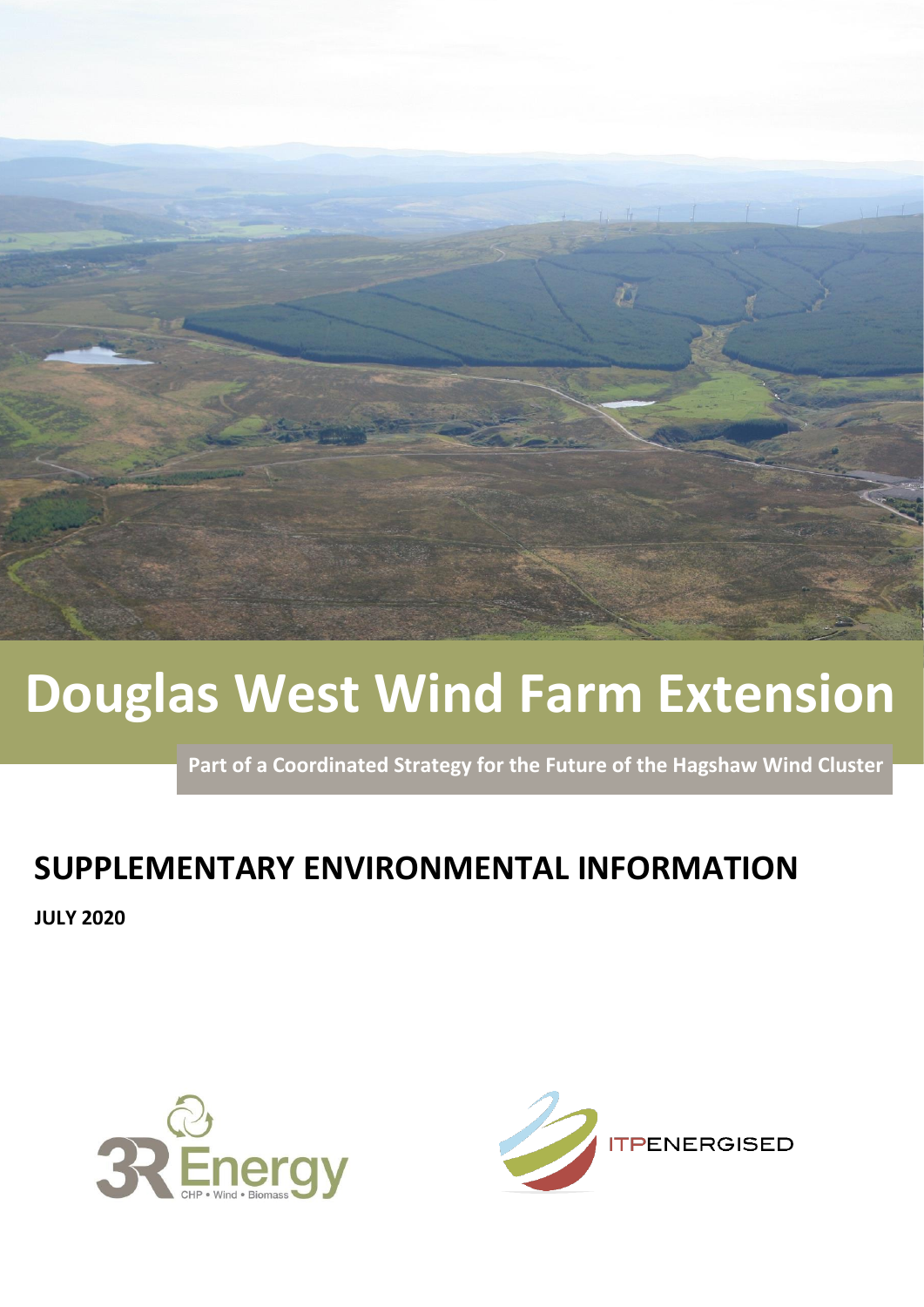### Supplementary Environmental Information

## Contents

| 1.                                                                                    | Introduction                                                             | 1              |  |
|---------------------------------------------------------------------------------------|--------------------------------------------------------------------------|----------------|--|
| 1.1                                                                                   | Background and Purpose of Supplementary Environmental Information Report | 1              |  |
| 1.2                                                                                   | Legislative Context                                                      | 1              |  |
| 1.3                                                                                   | <b>Report Availability</b>                                               | $\overline{2}$ |  |
| 1.4                                                                                   | Representations to the Application                                       | 2              |  |
| 2.                                                                                    | The Proposed Development                                                 | 3              |  |
| 3.                                                                                    | Consultee Responses                                                      | 3              |  |
| 4.                                                                                    | Conclusions                                                              | 4              |  |
|                                                                                       |                                                                          |                |  |
| Table 1 - Douglas West Wind Farm Extension S36 Application - Consultee Responses<br>5 |                                                                          |                |  |
|                                                                                       |                                                                          |                |  |

Appendix 6.5 – Visual Assessment of Turbine Lighting (Updated June 2020)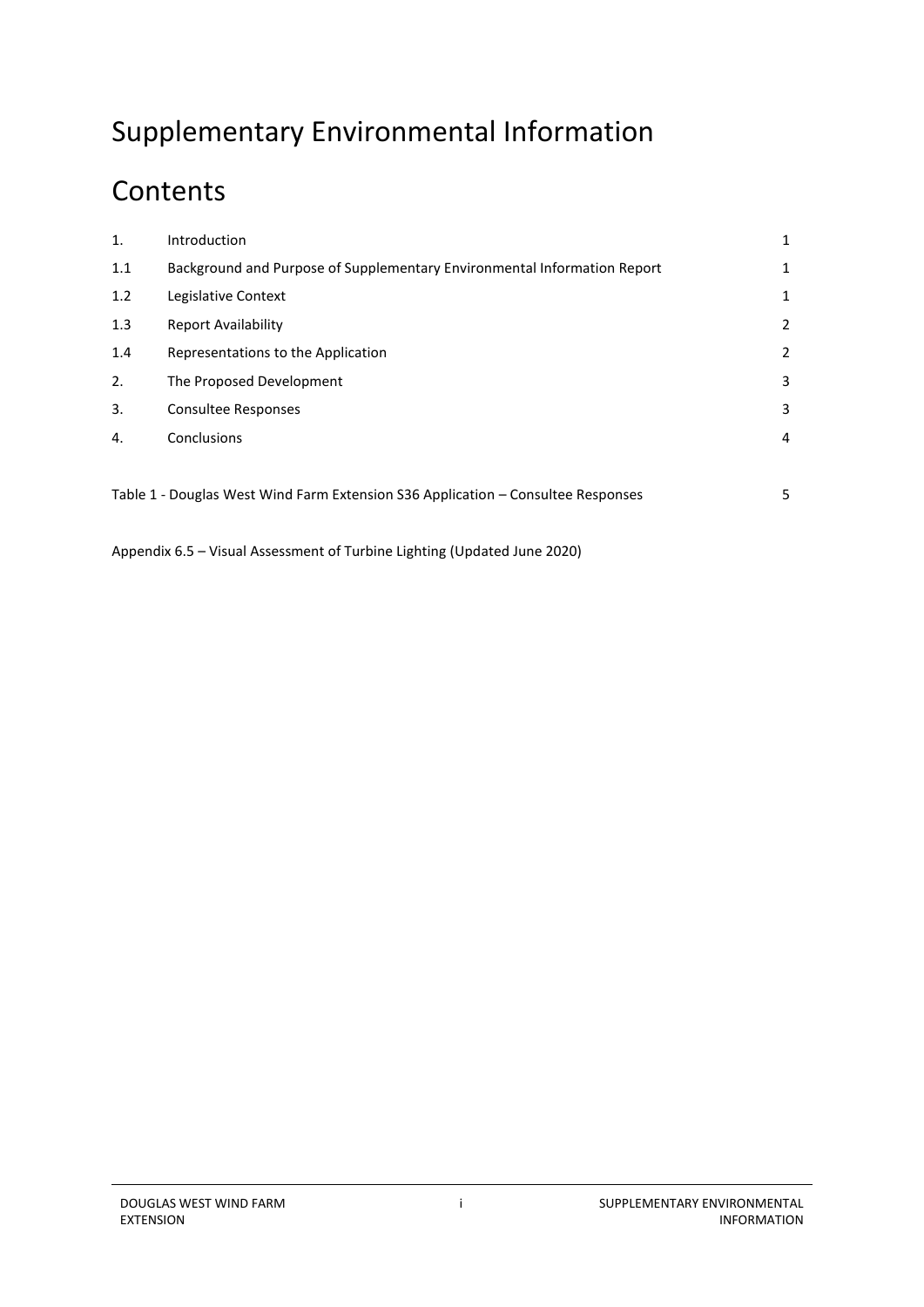### 1 Introduction

#### 1.1 Background and Purpose of Supplementary Environmental Information Report

- 1.1.1 Douglas West Extension Ltd is hereafter referred to as "the Applicant". In April 2019, the Applicant submitted an application to the Scottish Ministers for Section 36 (S36) consent and deemed planning permission, under the terms of the Electricity Act 1989, for an extension to the consented Douglas West Wind Farm (the proposed extension hereafter referred to as the "Proposed Development"), at site centre British National Grid (BNG) NS 80399 32105. Whilst the Proposed Development has been designed as a physical extension to the consented Douglas West Wind Farm, it is a standalone project capable of delivery in its own right.
- 1.1.2 This application was supported by an Environmental Impact Assessment Report (EIA Report) as required by The Electricity Works (Environmental Impact Assessment) (Scotland) Regulations 2017. This EIA Report was prepared to assess the environmental impacts of the Proposed Development and accompanied the S36 Application submitted to the Scottish Ministers.
- 1.1.3 Subsequent to the production of the original EIA Report, feedback has been received from various statutory and non-statutory consultees and stakeholders. Apart from holding objections from Glasgow Airport and NATS pending agreement of a solution to mitigate impacts on radar equipment, no other objections have been received from any statutory consultees.
- 1.1.4 Discussions have been held as appropriate, to provide clarification and responses to queries raised by a number of consultees. With the exception of one topic area set out below, no queries or consultation responses necessitated any change to the Proposed Development in terms of design, layout, or environmental mitigation and management measures set out in the EIA Report.
- 1.1.5 A consultation response from the Civil Aviation Authority (CAA) requested that the proposed arrangements for inclusion of aviation safety lighting on turbines be slightly revised, amending the specific turbines to be lit and increasing the number of lit turbines from five to six. The Applicant has agreed to incorporate this change to the Proposed Development design, and further work by its professional advisors has therefore been required to re-assess potential visual effects of turbine lighting, based on the revised lighting proposals.
- 1.1.6 The original EIA Report included Appendix 6.5, which reported the assessment visual effects of turbine lighting, undertaken by Pegasus Group. This SEI report provides an updated assessment of night-time landscape and visual effects, also undertaken by Pegasus Group. An updated version of Appendix 6.5 is attached to this SEI report, and should be considered to supersede Appendix 6.5 from the original EIA Report.
- 1.1.7 No other changes to the Proposed Development are proposed, and there are no other changes to the environmental assessment works previously undertaken and reported in the original EIA Report. Therefore, this SEI Report should be read in conjunction with the submitted EIA Report.

#### 1.2 Legislative Context

1.2.1 This SEI Report is provided as additional information to the EIA Report submitted in April 2019 to the Scottish Ministers, in support of a S36 application for Douglas West Wind Farm Extension. This additional information is submitted in accordance with Paragraph 19 of the Electricity Works (Environmental Impact Assessment) (Scotland) Regulations 2017, as the Applicant was notified in writing by the Scottish Government Energy Consent Unit, on behalf of the Scottish Ministers, that such additional information was required in order to give proper consideration to the likely significant effects of the Proposed Development on the environment. Publication of this additional information will be undertaken in accordance with Paragraph 20 of the Regulations.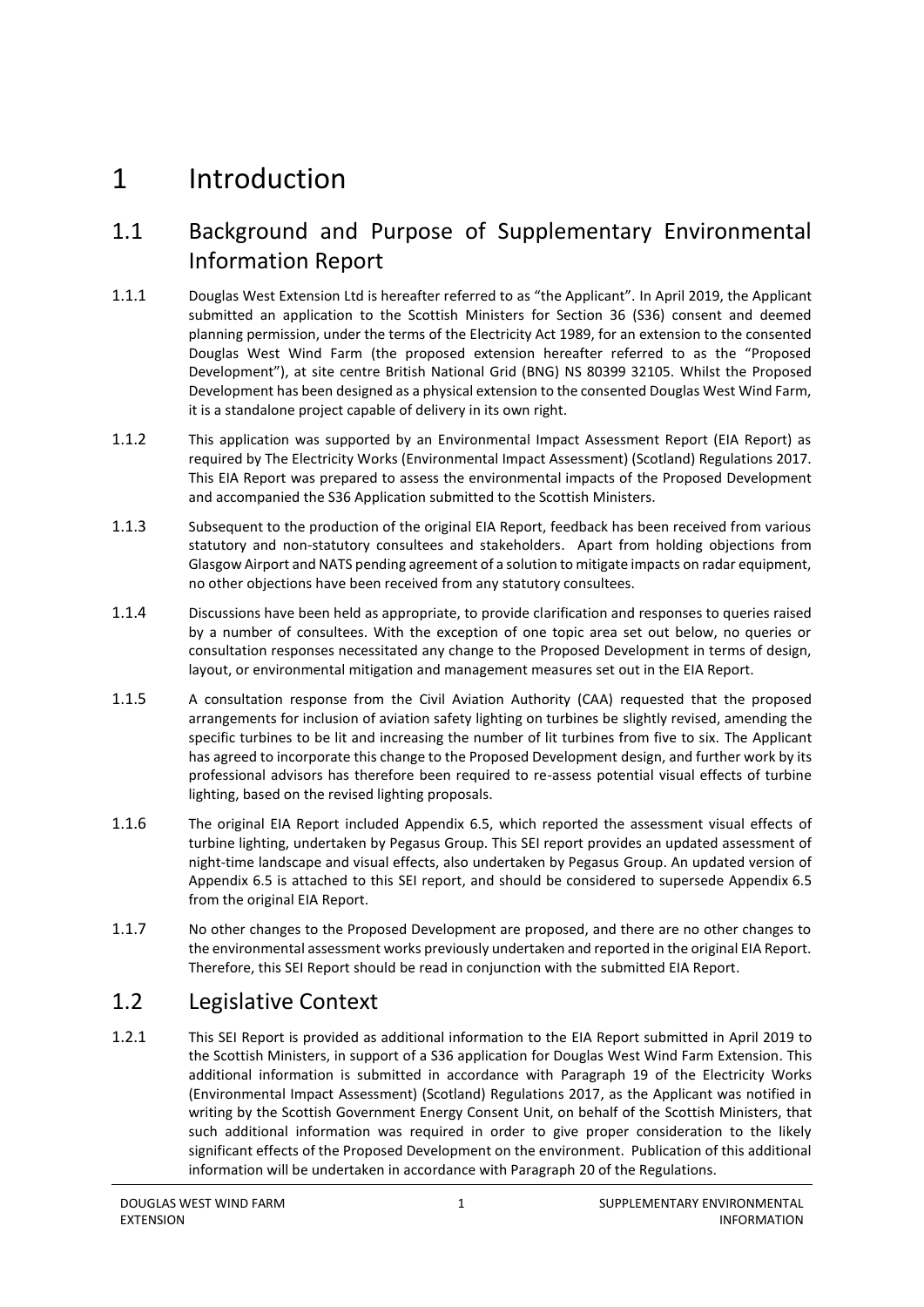#### 1.3 Report Availability

1.3.1 Copies of this SEI Report are available from:

3R Energy Lanark Auction Market, Hyndford Road, Lanark ML11 9AX Tel: (01555) 660244 Email: info@3renergy.co.uk

- 1.3.2 The cost of a hard copy of the SEI Report is £120.00. A digital copy can be provided on DVD free of charge.
- 1.3.3 In accordance with The Electricity Works (Miscellaneous Temporary Modifications) (Coronavirus) (Scotland) Regulations 2020, hard copies of the SEI Report will not be displayed. However, the application will be advertised in accordance with the requirements of Regulation 20 of the EIA 2017 Regs, and documents can be viewed digitally on the project website at the following link: <https://www.3renergy.co.uk/douglas-west-extension> or on the Scottish Government Energy Consents website a[t www.energyconsents.scot](http://www.energyconsents.scot/) under application reference ECU00001836.

#### 1.4 Representations to the Application

1.4.1 Any representations to the application should be made directly to the Scottish Government at:

Energy Consents Unit 5 Atlantic Quay 150 Broomielaw Glasgow G2 8LU Email: [representations@gov.scot](mailto:representations@gov.scot) Website: [www.energyconsents.scot/Register.aspx](http://www.energyconsents.scot/Register.aspx)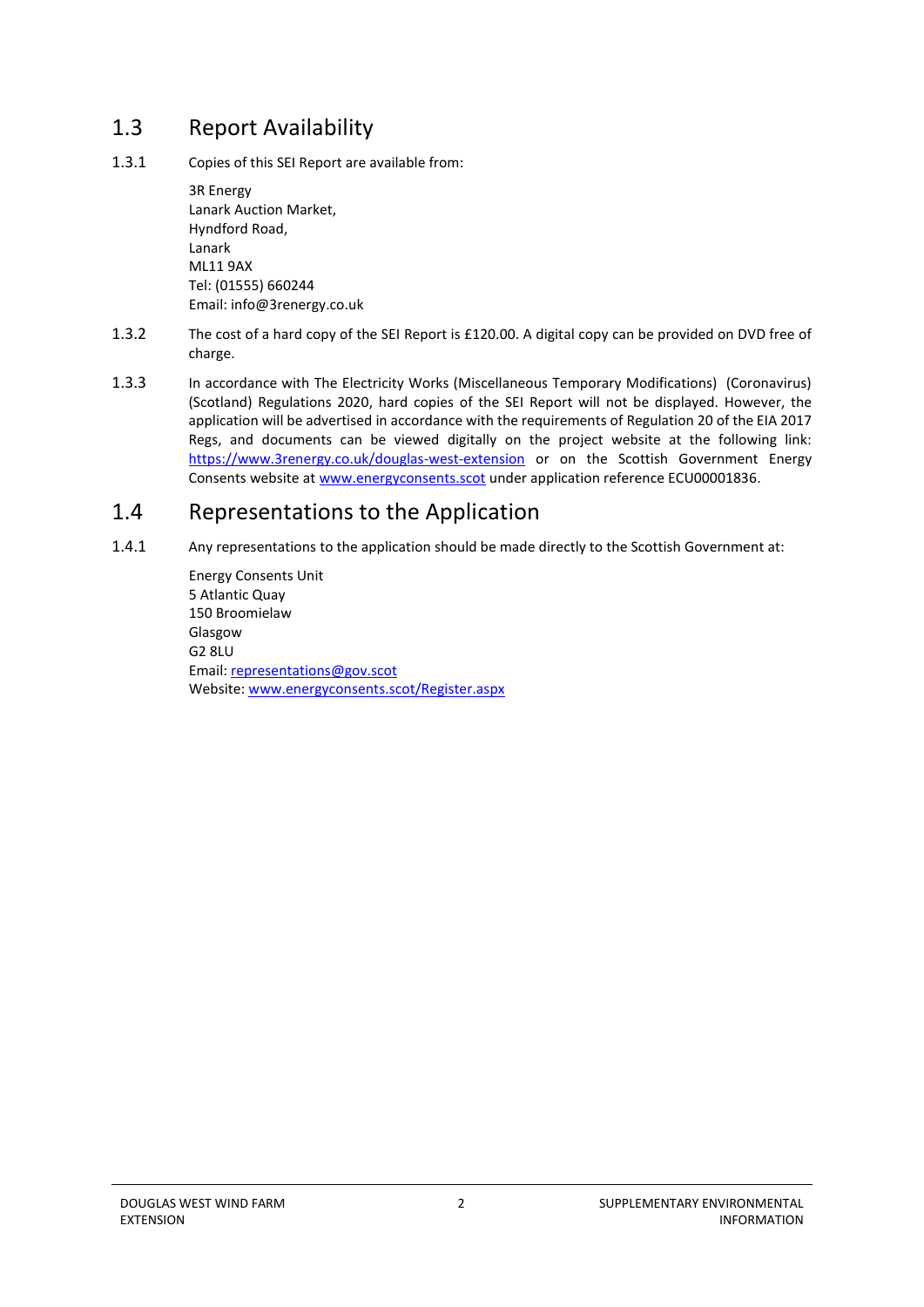### 2 The Proposed Development

- 2.1.1 The site lies west of the M74 in rural South Lanarkshire, approximately 2.68 km to the north-west of the village of Douglas*,* and approximately 1.56 km to the south of Coalburn to the nearest turbine.
- 2.1.2 The Proposed Development will comprise 13 wind turbines up to 200 m blade tip height when vertical, each being around 6 megawatt (MW) in power rating. The Proposed Development generation capacity will be approximately 78 MW, plus around 20 MW of energy storage capacity. The associated infrastructure will include: site access, access tracks, crane hardstandings, underground cabling, on-site substation and maintenance building, energy storage compound, temporary construction compound, laydown area, concrete batching plant, potential excavations/borrow workings and two permanent meteorological masts.
- 2.1.3 Figures 1.1 to 1.3 from the original EIA Report illustrate the site location and Proposed Development layout.

#### 3 Consultee Responses

- 3.1.1 Table 1 overleaf provides a summary of consultation comments on the S36 application, received from various statutory and non-statutory consultees and stakeholders. The table briefly notes the nature of the comments received and the responses provided by the Applicant (where applicable).
- 3.1.2 As noted above, the consultation response from the CAA was the only one which was considered to necessitate a change to the Proposed Development design. The change relates only to the proposed positioning of visible aviation lighting. Further detail on this is introduced in Chapter 3 of this report, and a revised Appendix 6.5 provides the full updated assessment of the visual effects of turbine lighting.

### 4 Conclusions

- 4.1.1 This SEI Report provides a summary of consultation responses to the S36 application for Douglas West Wind Farm Extension.
- 4.1.2 The consultation response from the CAA is the only one considered to necessitate any change to the Proposed Development. The change is limited to an amendment to the specific turbines which would be fitted with visible aviation lighting.
- 4.1.3 A revised assessment of the visual effects of turbine lighting has been undertaken and is presented as part of this SEI Report (Appendix 6.5 – Updated June 2020).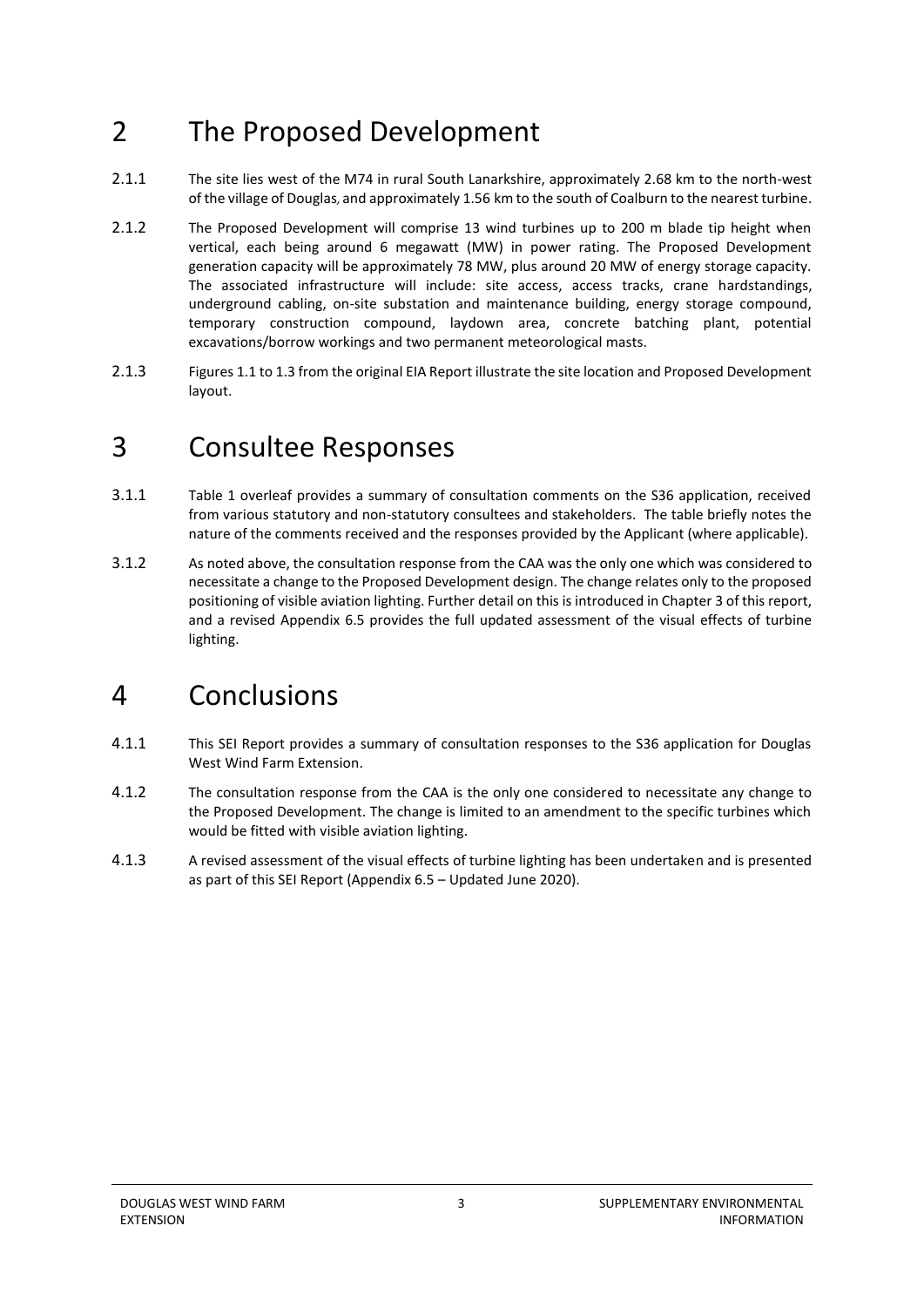#### **Table 1 – Douglas West Wind Farm Extension S36 Application – Consultee Responses**

| Consultee                                                                                                                                                                                                                           | Summary of Response - Key Issues                                                                                                                                                                                                                                                                                                                                                                                                                                                                                                                                                                                                                                                                                                                                                                                                                                                                                                                                                                                                                                                                                                                                                 | <b>Supplementary Information Provided by Applicant</b>                                                                                                                                                                                                                                                                                                                                                                                                                                                                                                                                                                                                                                  |
|-------------------------------------------------------------------------------------------------------------------------------------------------------------------------------------------------------------------------------------|----------------------------------------------------------------------------------------------------------------------------------------------------------------------------------------------------------------------------------------------------------------------------------------------------------------------------------------------------------------------------------------------------------------------------------------------------------------------------------------------------------------------------------------------------------------------------------------------------------------------------------------------------------------------------------------------------------------------------------------------------------------------------------------------------------------------------------------------------------------------------------------------------------------------------------------------------------------------------------------------------------------------------------------------------------------------------------------------------------------------------------------------------------------------------------|-----------------------------------------------------------------------------------------------------------------------------------------------------------------------------------------------------------------------------------------------------------------------------------------------------------------------------------------------------------------------------------------------------------------------------------------------------------------------------------------------------------------------------------------------------------------------------------------------------------------------------------------------------------------------------------------|
| <b>South Lanarkshire Council</b><br>(incorporating<br>consultation with various<br>Council departments, the<br>West of Scotland<br>Archaeological Service,<br>Douglas Community<br>Council (CC), Coalburn CC,<br>and Lesmahagow CC) | No objection.<br>Various conditions proposed, relating to pre-construction provision of<br>detailed final design information, micro-siting, traffic management,<br>environmental management, habitat management, application of<br>suitable noise limits, and agreement of a scheme for aviation lighting.                                                                                                                                                                                                                                                                                                                                                                                                                                                                                                                                                                                                                                                                                                                                                                                                                                                                       | The Applicant is happy to work with South Lanarkshire Council<br>and the Energy Consents Unit to agree suitable conditions.                                                                                                                                                                                                                                                                                                                                                                                                                                                                                                                                                             |
| <b>East Ayrshire Council</b>                                                                                                                                                                                                        | No objection.                                                                                                                                                                                                                                                                                                                                                                                                                                                                                                                                                                                                                                                                                                                                                                                                                                                                                                                                                                                                                                                                                                                                                                    | None required.                                                                                                                                                                                                                                                                                                                                                                                                                                                                                                                                                                                                                                                                          |
| <b>Scottish Natural Heritage</b>                                                                                                                                                                                                    | No objection.<br>Statutory designated sites: no adverse effects considered likely to arise.<br>Landscape and Visual Impacts:<br>SNH's initial response noted that they were currently only providing<br>landscape and visual advice in the highest priority circumstances (e.g.<br>likely significant adverse effects on a National Scenic Area or National<br>Park or Wild Land Area, landscape issues of national interest in th wider<br>countryside, contributing to selected place-based priorities). These<br>circumstances were not considered to apply in this case, therefore no<br>comment was made.<br>However, a follow-up response was provided in March 2020. This notes<br>that the consent of Hagshaw Hill Repowering significantly changes the<br>landscape baseline. The response notes that the LVIA accords with<br>relevant guidance and that the assessment is 'well-considered and<br>generally sound in its findings,' although in some instances, assessed in<br>the context of the existing cumulative baseline, the significance of<br>effects is considered by SNH to be underestimated. No overall<br>conclusion is drawn and no objection is made. | No action required in respect of comments on the landscape<br>and visual impact assessment, apart from night-time lighting<br>effects. It is noted that the CAA has responded and requested a<br>slight amendment to the lighting arrangements which had been<br>assessed as part of the EIA. A revised Night-time Lighting<br>Assessment has therefore been prepared, taking account of the<br>CAA's requested lighting arrangement (refer to the CAA<br>consultation section below).<br>With respect to ecology and ornithology recommendations, the<br>Applicant is happy to continue liaising with SNH to agree the<br>suitable conditions in relation to the recommendations made. |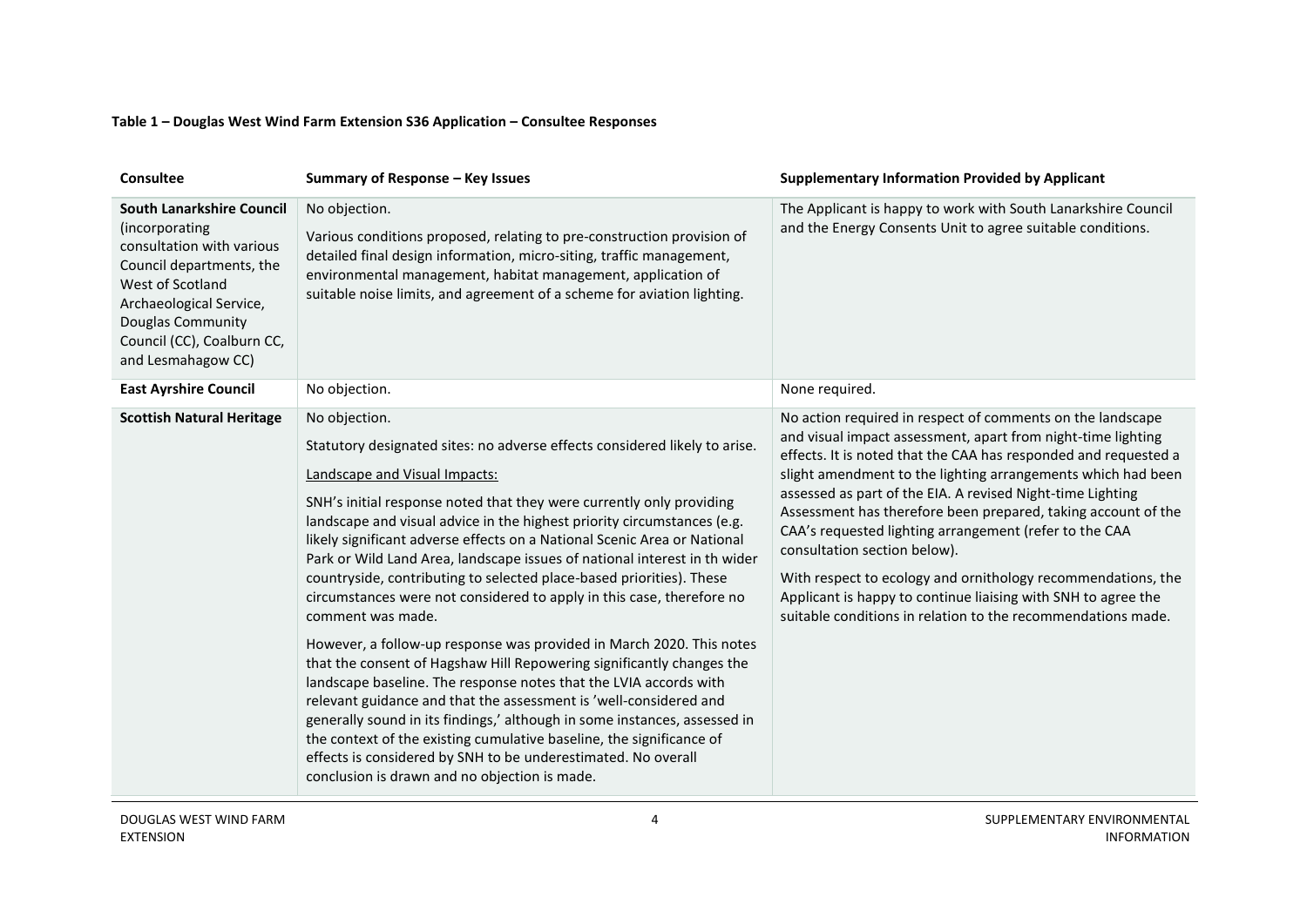| <b>Consultee</b>                                        | Summary of Response - Key Issues                                                                                                                                                                                                                                                                                              | <b>Supplementary Information Provided by Applicant</b>                                                                           |
|---------------------------------------------------------|-------------------------------------------------------------------------------------------------------------------------------------------------------------------------------------------------------------------------------------------------------------------------------------------------------------------------------|----------------------------------------------------------------------------------------------------------------------------------|
|                                                         | With respect to night-time lighting effects, SNH notes that it is not<br>aware of the lighting scenario, as assessed, having been agreed with<br>CAA and therefore it is not considered the worst-case scenario.<br><b>Ecology and ornithology recommendations:</b>                                                           |                                                                                                                                  |
|                                                         | Several recommendations made in respect of pre-construction update<br>surveys, construction-phase environmental management, and post-<br>construction environmental monitoring.                                                                                                                                               |                                                                                                                                  |
| <b>Scottish Environment</b><br><b>Protection Agency</b> | No objection subject to a condition requiring a Construction<br>Environmental Management Plan (CEMP), and agreement on the re-use<br>of forestry brash.                                                                                                                                                                       | The Applicant is happy to work with SEPA and the Energy<br>Consents Unit to agree suitable conditions as recommended by<br>SEPA. |
|                                                         | Clarification was provided by the Applicant's professional advisors in<br>August 2019, confirming that all forestry residues would be collected<br>and sold into existing biomass markets, not reused on site. SEPA<br>provided a further response, requesting a condition regarding<br>management of forestry brash.         |                                                                                                                                  |
| <b>Scottish Forestry</b>                                | No objection.                                                                                                                                                                                                                                                                                                                 | None required.                                                                                                                   |
|                                                         | The information provided has enabled Scottish Forestry to support the<br>applicatin in principle, with expectation that delivery and management<br>of Compensatory Planting is conditioned.                                                                                                                                   |                                                                                                                                  |
| <b>Historic Environment</b><br><b>Scotland</b>          | No objection.                                                                                                                                                                                                                                                                                                                 | None required.                                                                                                                   |
|                                                         | No queries or requests for further information. HES considers that the<br>impacts of the wind farm would not, "raise issues of national<br>significance for its interests."                                                                                                                                                   |                                                                                                                                  |
| <b>Transport Scotland</b>                               | No objection.<br>Conditions proposed, requiring approval of the proposed route for<br>abnormal loads, and any mitigation measures, from the trunk roads<br>authority. Also any additional signing or temporary traffic control<br>measures to be undertaken by a recognised Quality Assured traffic<br>management consultant. | Proposed conditions noted and agreed by the Applicant.                                                                           |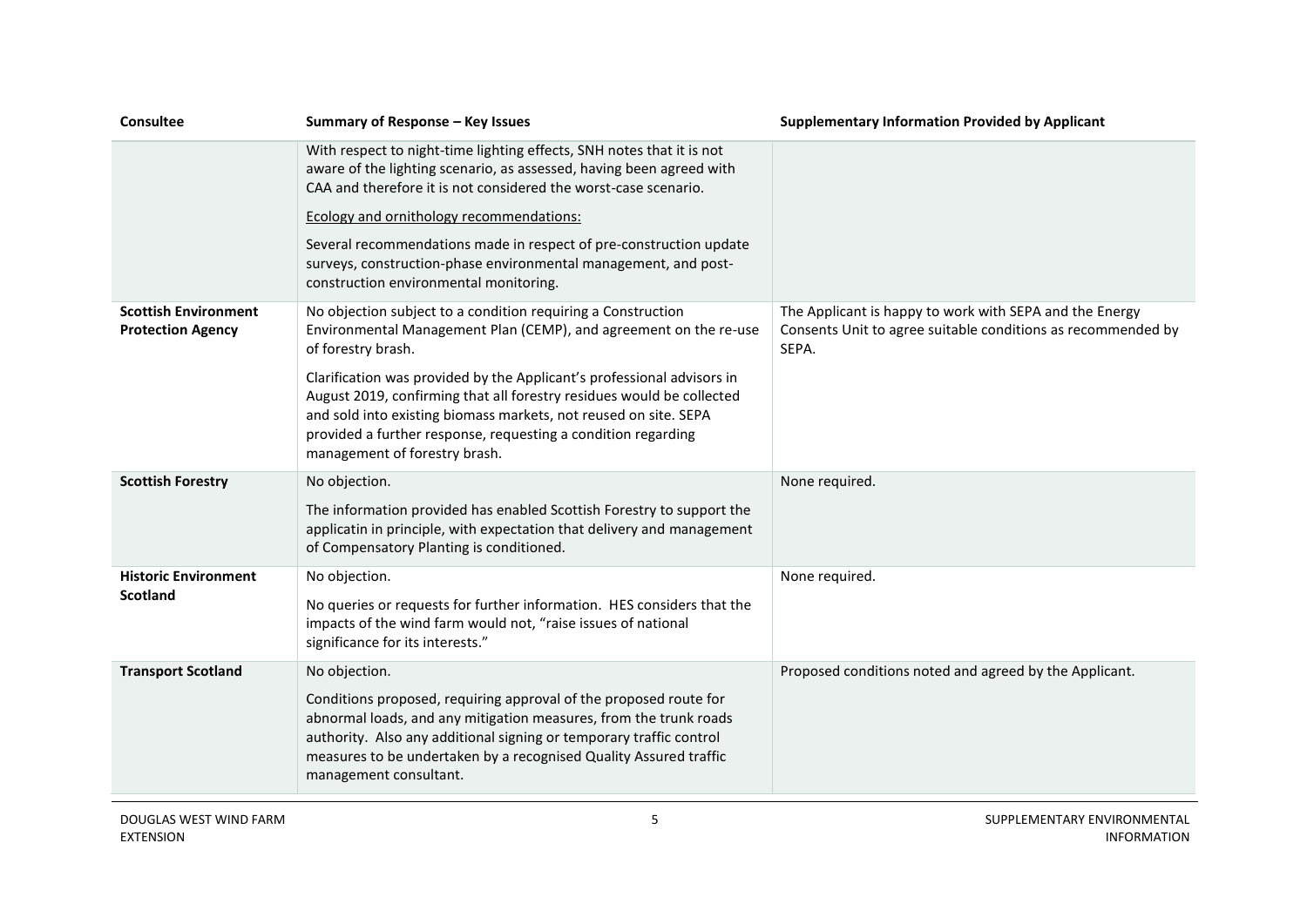| <b>Consultee</b>                                           | Summary of Response - Key Issues                                                                                                                                                                                                                                                                                 | <b>Supplementary Information Provided by Applicant</b>                                                                                                                                                                                                                                                                   |
|------------------------------------------------------------|------------------------------------------------------------------------------------------------------------------------------------------------------------------------------------------------------------------------------------------------------------------------------------------------------------------|--------------------------------------------------------------------------------------------------------------------------------------------------------------------------------------------------------------------------------------------------------------------------------------------------------------------------|
| <b>Scottish Water</b>                                      | No objection.                                                                                                                                                                                                                                                                                                    | None required.                                                                                                                                                                                                                                                                                                           |
| <b>Marine Scotland</b>                                     | No objection.<br>Recommends fish surveys to establish an integrated water qality and<br>aquatic biota monitoring programme.                                                                                                                                                                                      | The Applicant is happy to agree to a condition requiring<br>agreement of a water monitoring programme to be<br>implemented prior to and during construction.                                                                                                                                                             |
| <b>The Coal Authority</b>                                  | No objection.                                                                                                                                                                                                                                                                                                    | None required.                                                                                                                                                                                                                                                                                                           |
| <b>Scotways</b>                                            | No objection.<br>Recommends consultation with the access team at South Lanarkshire<br>Council regarding the wording of any condition relating to path<br>diversions that may be required. Requests confirmation of the minimum<br>distance between Turbine 13 and path SL103.                                    | The Applicant is happy to liaise with South Lanarkshire Council<br>in respect of path diversions, to agree a suitable condition. Final<br>turbine position details will be provided following confirmation<br>of any micro-siting.                                                                                       |
| <b>NATS En-Route plc (NERL)</b>                            | Initial objection on safeguarding grounds. Notes that the development<br>may benefit from an approved mitigation technology, allowing the<br>objection to be removed. This is subject to ongoing evaluation and a<br>formal agreement.                                                                           | Mitigation solutions being discussed, with the intention of this<br>being agreed and a formal agreement in place, in advance of<br>determination.                                                                                                                                                                        |
| <b>Glasgow Airport</b>                                     | Initial objection due to potential clutter on the Airports radar system.                                                                                                                                                                                                                                         | Mitigation solutions being discussed as noted, with the<br>intention of this being agreed and a formal agreement in place,<br>in advance of determination.                                                                                                                                                               |
| <b>Ministry of Defence</b>                                 | No objection.                                                                                                                                                                                                                                                                                                    | None required.                                                                                                                                                                                                                                                                                                           |
| <b>Civil Aviation Authority</b>                            | The Applicant's professional advisor engaged with the CAA regarding<br>the proposed aviation lighting arrangement. The CAA requested a<br>slightly modified lighting arrangement, involving a change to which<br>specific turbines wold be lit, increasing the total number of lit turbines<br>from five to six. | A revised Night-time Lighting Assessment has been prepared by<br>Pegasus Group on behalf of the Applicant assessing the revised<br>lighting strategy requested by the CAA. This is presented as a<br>revised version of EIA Report Appendix 6.5 (refer to Appendix<br>6.5 - Updated June 2020, attached to this report). |
| <b>BT</b> - Openreach                                      | No objection.                                                                                                                                                                                                                                                                                                    | None required.                                                                                                                                                                                                                                                                                                           |
| <b>Joint Radio Company</b>                                 | No objection.                                                                                                                                                                                                                                                                                                    | None required.                                                                                                                                                                                                                                                                                                           |
| <b>Royal Society for the</b><br><b>Protection of Birds</b> | No comment.                                                                                                                                                                                                                                                                                                      | None required.                                                                                                                                                                                                                                                                                                           |